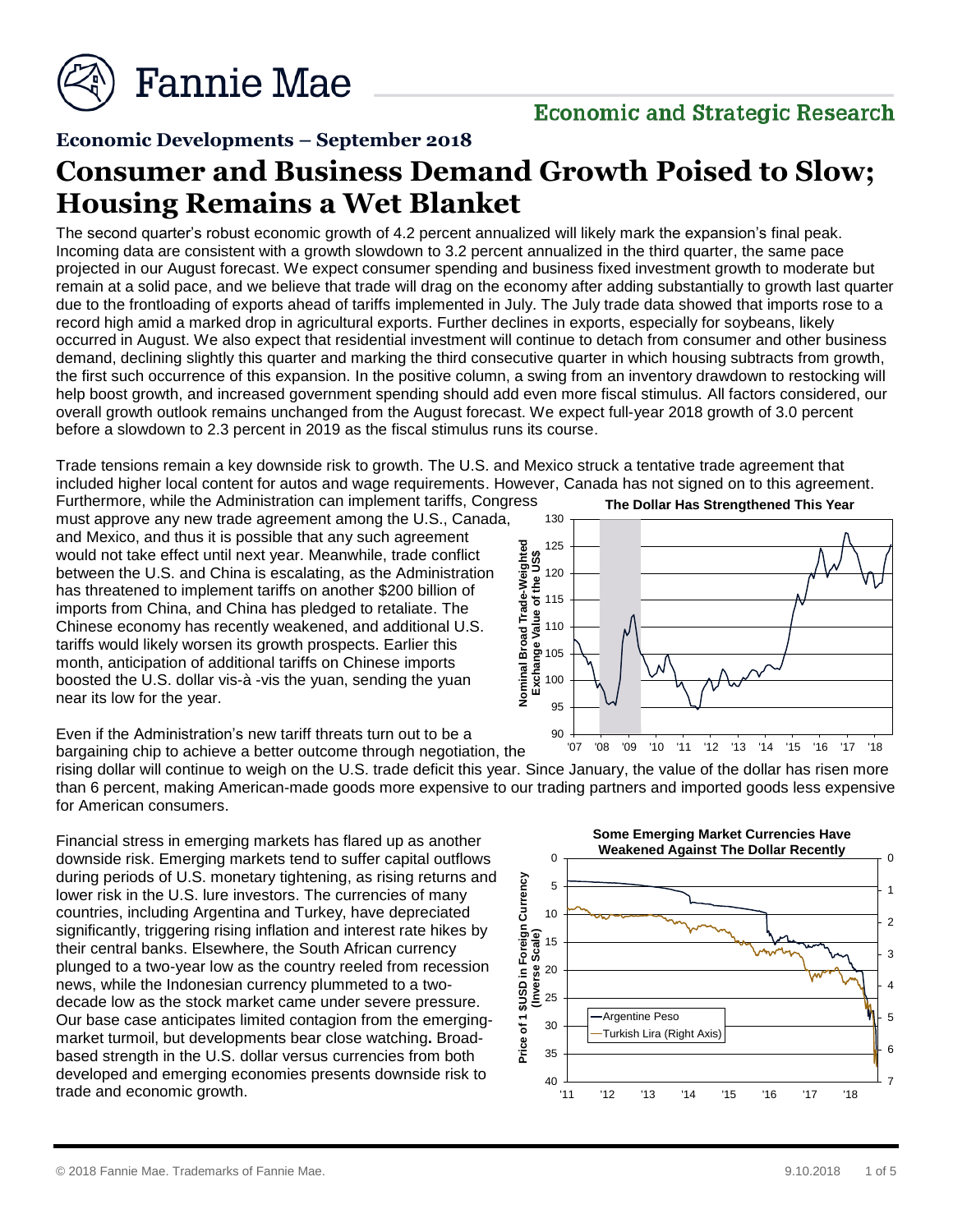

## **The Tax Act Boosts Corporate Profits**

Revisions to gross domestic product (GDP) for the second quarter were uneventful. However, corporate profits, a new piece of data, revealed the improving underlying health of businesses, even absent the recent tax benefits and despite tightening labor markets. Pre-tax profits grew 3.3 percent in the second quarter (not annualized), accelerating from a 1.2 percent gain in the first quarter and marking the strongest quarterly pace in four years. Domestic profits from both the financial and nonfinancial sectors outweighed a decline in overseas profits. On an annual basis, after-tax profits spiked during the first half of this year, a testament to the impact of the large corporate tax rate cut included in last year's tax act.



The biggest quarterly increase in productivity growth in three years of 2.9 percent annualized helped keep unit labor costs contained during the second quarter. However, productivity growth tends to be volatile from quarter to quarter. On an annual basis, productivity grew 1.3 percent during the second quarter, remaining within the tight range of 1.0 percent to 1.4 percent seen since the end of 2016. Going forward, rising labor and material costs, increasing interest rates, and a flattening yield curve will likely compress domestic profit margins. At the same time, a strengthening dollar and moderating global growth should weigh on overseas profits. **Annual Wage Growth Jumps to the Fastest** 

#### **Strong Labor Market Continues to Support Consumers**

Hiring improved in August, with nonfarm payrolls increasing 201,000. Despite downward revisions totaling 50,000 in the prior two months, the three-month average job gain came in at a solid 185,000. The big news in the jobs report was the 0.4 percent jump in average hourly earnings from July and 2.9 percent from last August, the biggest annual rise since June 2009.

The household survey showed a flat unemployment rate at 3.9 percent, but the broadest measure of labor underutilization (U6), which includes discouraged workers and those working part-time for economic reasons, fell one-tenth to 7.4 percent, the lowest level since April 2001. Part-time workers for economic reasons as a share of total employment fell to 2.8 percent, below the average of the prior expansion. In a slight setback, the household survey revealed a two-tenths decline in the labor force participation rate, which fell to the bottom of the narrow range of 62.7 percent to 63.0 percent registered since May 2016. While the teenage participation rate, which tends to be volatile during the summer months, pulled down the overall rate, the rate for prime-age workers (25- to 54-year olds) dropped for the first time in three months. Overall, the household survey suggests ongoing diminished labor market slack.

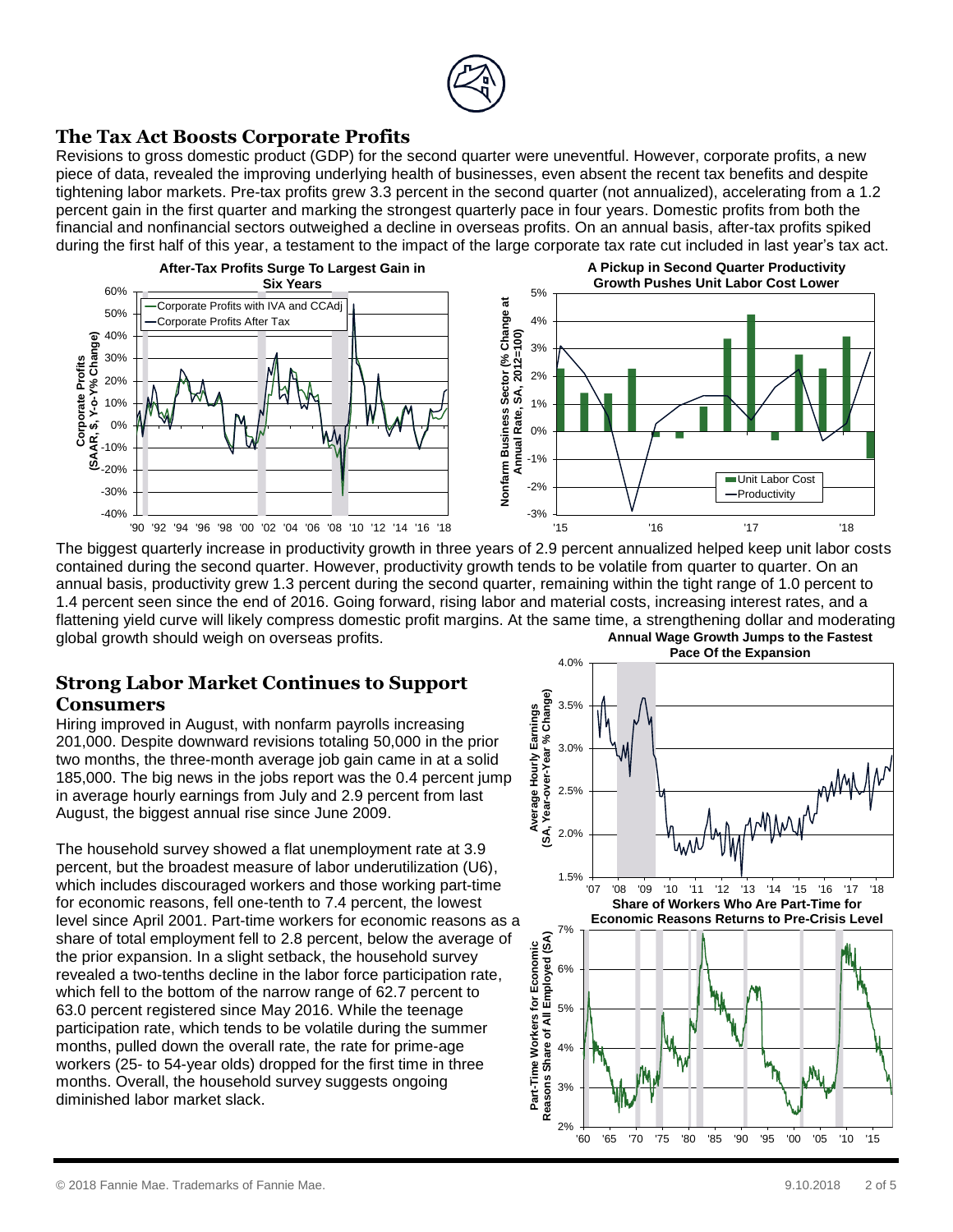

# **Consumer Spending Growth Is Set to Moderate…**

We expect real consumer spending growth to slow to 2.9 percent annualized this quarter from 3.8 percent in the second quarter. Both real consumer spending and real personal income rose 0.2 percent in July. The rise in nominal spending slightly outpaced the increase in nominal disposable income, pushing the saving rate down to 6.7 percent, the lowest level this year. August consumer spending likely remained soft, as auto sales fell for the second consecutive month to the slowest pace since last August, just prior to a hurricane-induced surge in replacement demand. Rising interest rates and uncertainty regarding auto tariffs present headwinds for the sector.

**Auto Sales Decline to the Lowest Level In a Year**



Consumer sentiment was mixed in August. The Conference Board Consumer Confidence Index jumped to the highest level since

October 2000. Both the present situation and expectations components improved but consumers were much more optimistic about the former, which rose to an expansion best while the latter remained well below its recovery high reached last March. Notably, the long history of the Conference Board's survey suggests that a substantial divergence between the present situation and the expectations components is a warning sign of a forthcoming slowdown in economic activity. The gap between the two components has risen toward its all-time high, reached just before the 2000-01 recession.



In contrast to the rising Conference Board measure, the University of Michigan's consumer sentiment index fell in August for the fourth time in five months to the lowest level since January. A divergence between the two measures is not uncommon. The University of Michigan's measure is more sensitive to financial conditions, which have been volatile, while the Conference Board's metric is closely tied to labor market conditions, which have improved over time.

# **…Along with Business Investment Growth**

The pickup in corporate profits this year should provide support for increased business capital expenditures. However, growth in business equipment spending decelerated in the second quarter to the slowest pace since the final quarter of 2016, and incoming data on factory orders suggest a further slowdown this quarter. In contrast to the slowdown in equipment spending, investment in nonresidential structures was stellar during the first half of the year, with two straight quarters of double-digit annualized increases, thanks in part to the rebound in oil prices. In July, the first drop in four months in private nonresidential construction spending points to a marked slowdown in nonresidential investment in structures this quarter.

# **Rate Increases Appear Consistent with This Year's Dot Plot—Next Year Uncertain**

The pop in annual wage gains in the August jobs report came on the heels of recent increases in broader measures of inflation. The headline personal consumption expenditures (PCE) deflator—the Fed's preferred measure of inflation—rose 0.1 percent in July, pushing it up to 2.3 percent on a year-ago basis. Since March, the annual increase in the PCE deflator has equaled or exceeded the Fed's 2-percent target. The annual rise in the core PCE deflator (excluding food and energy)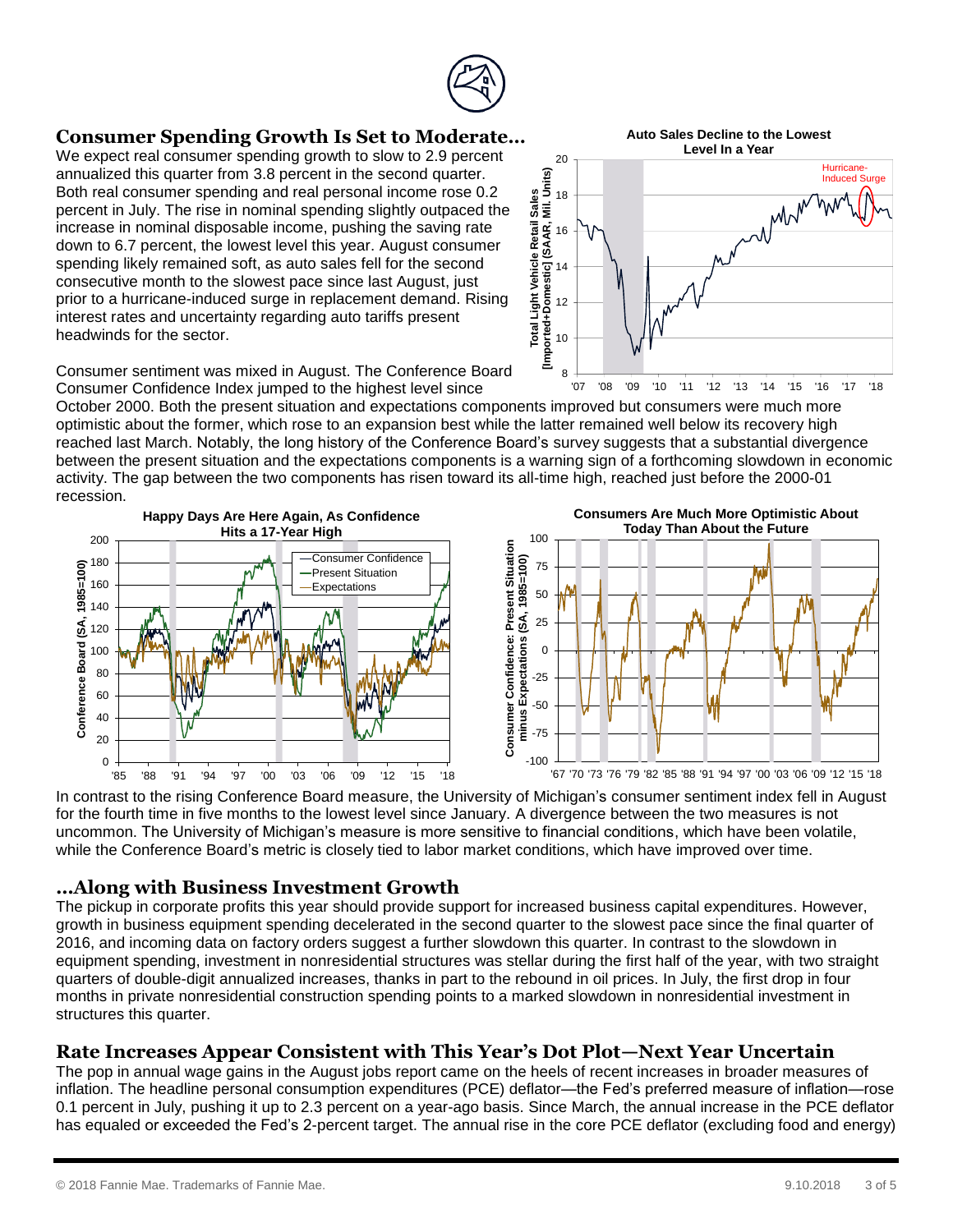

accelerated one-tenth to 2.0 percent in July. Recent trends in wage gains and overall inflation seem to support Fed Chair Powell's argument in Jackson Hole that raising interest rates too slowly could risk overheating, and are consistent with our call for September and December rate hikes. Such moves would bring the rate hikes total for the year to four, the same as the pace implied in the "dot plot," which shows fed funds rate projections by members of the Federal Open Market Committee (FOMC). While the dot plot implies three rate increases in 2019, we believe such a pace would be too aggressive given our expectation of a growth slowdown next year. Over the past several months, the fed funds futures market has turned more bearish regarding the path of monetary policy, and now implies the last rate hike for the cycle will occur in 2019.

# **Housing Roundup**

While the overall economy continues to grow at a solid pace, the housing sector has been soft across the board. Single-family housing starts increased only slightly in July following a 9.0 percent drop the prior month, the largest decline this year. Multifamily starts also disappointed, eking out only a small gain after a double-digit drop in June. One positive development is that home builders appear to be responding to strong first-time buyer demand by constructing smaller homes. The typical new single-family home size has been falling since peaking in 2015, with the median square footage dropping sharply in the second quarter to the smallest reading since the end of 2012.

New home sales declined in July for the third time in four months to the slowest pace since last October. Over two-thirds of new home sales were either under construction or not yet

started, the highest share since the end of 2015, underscoring the need for increased building activity. According to the National Association of Home Builders Housing Market Index, builders face headwinds from softening demand, especially in the sales expectation and traffic of prospective buyers components. In addition, pricing to cover material and labor cost increases has been challenging. Fortunately, some building material prices, such as lumber, have started to ease, which should allow builders to offer more favorable pricing, hopefully leading to an improvement in building and sales activity going into the fall. '99 '01 '03 '05 '07 '09 '11 '13 '15 '17

2,000

2,100

Total existing home sales fared even worse than new sales, falling in July for the fourth consecutive month to the worst showing since February 2016. While the for-sale inventory of existing homes finally ended three years of annual declines, inventories are still at historic lows. Leading indicators suggest no meaningful improvement in the near term, as pending

home sales fell in July for the third time in four months, and purchase mortgage applications dropped in August for the second straight month.

Home prices have held up well. Continued strong price appreciation that has outpaced income growth, along with a rise in mortgage rates of nearly 60 basis points since the start of the year, have weighed on home purchase affordability and depressed home buying sentiment. The Fannie Mae Home Purchase Sentiment Index® has trended lower from its record high in May, with the net share of consumers saying now is a good time to buy a home sliding further in August to the second lowest reading in the survey's eight-year history.